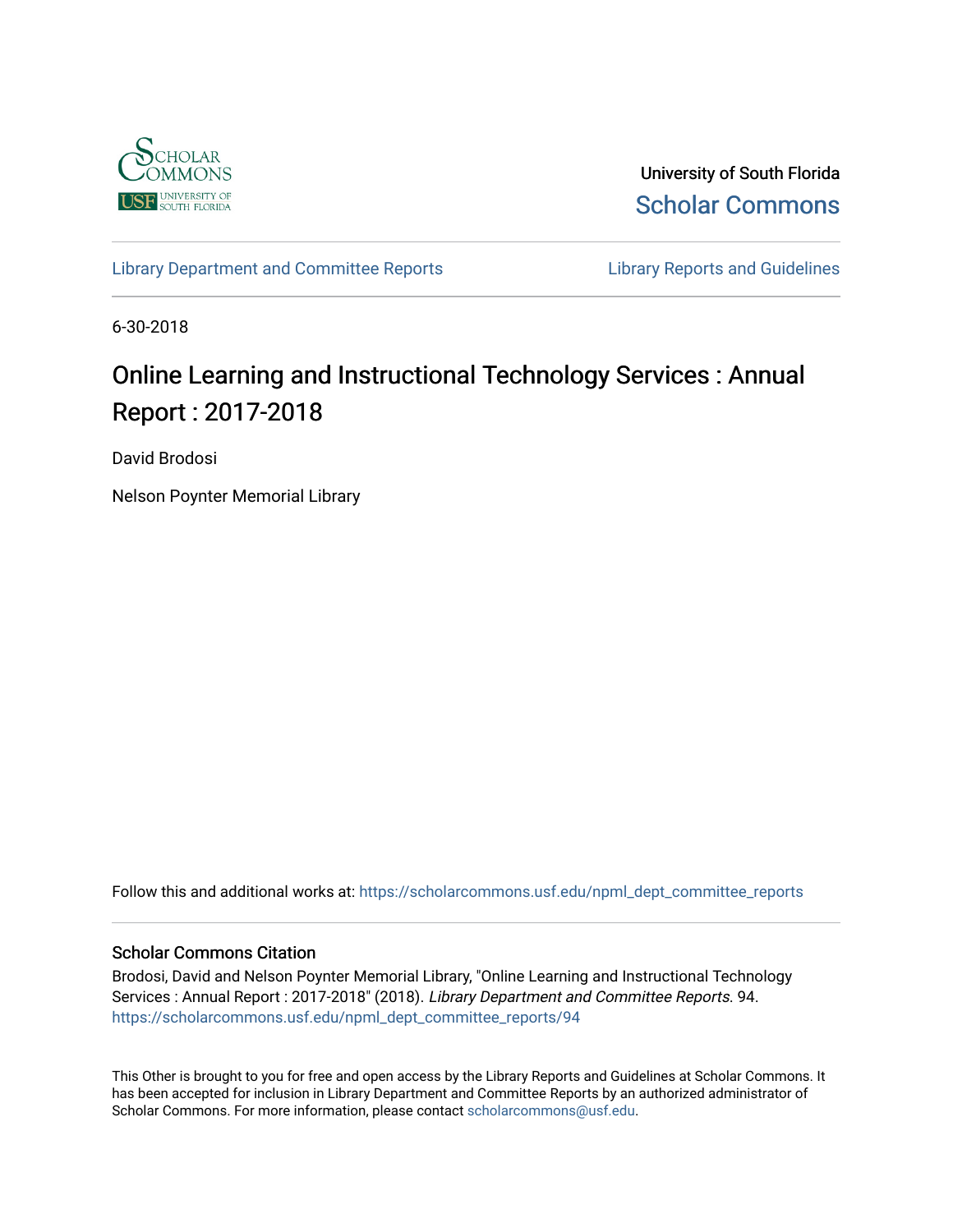

# **Online Learning and Instructional Technology Services AY 2017-2018 Annual Report**

David Brodosi, Associate Director Karla Morris, Manager Instructional Design Veronica Matthews, Office Manager Chris Mojica, Instructional Technologist Stephanie Fuhr, Instructional Designer Amanda Smolen, Instructional Media Developer Michael Mathon, Media Specialist Robert Vessenmeyer, Media Specialist Otis Wilder, Instructional Designer Ricky Zager, Instructional Designer

The Online Learning and Instructional Technology Services Unit of the Nelson Poynter Memorial Library is an interdisciplinary working group of professionals organized around supporting our faculty and students at USFSP.

Online Learning and Instructional Technology Services consists of four core service units: Classroom Technology Services, Instructional Design Services, Video Production Services, and Faculty Professional Development Services. This platform provides innovative resources and best practices that cover teaching technology support for our face-to-face courses and online/hybrid course design.

This end of year report provides an overview of the initiatives, projects and accomplishments for academic year 2017-2018. As the department and campus view for online learning changes over the next few years, it's important to know what has been accomplished and what new support services have been developed for faculty and students.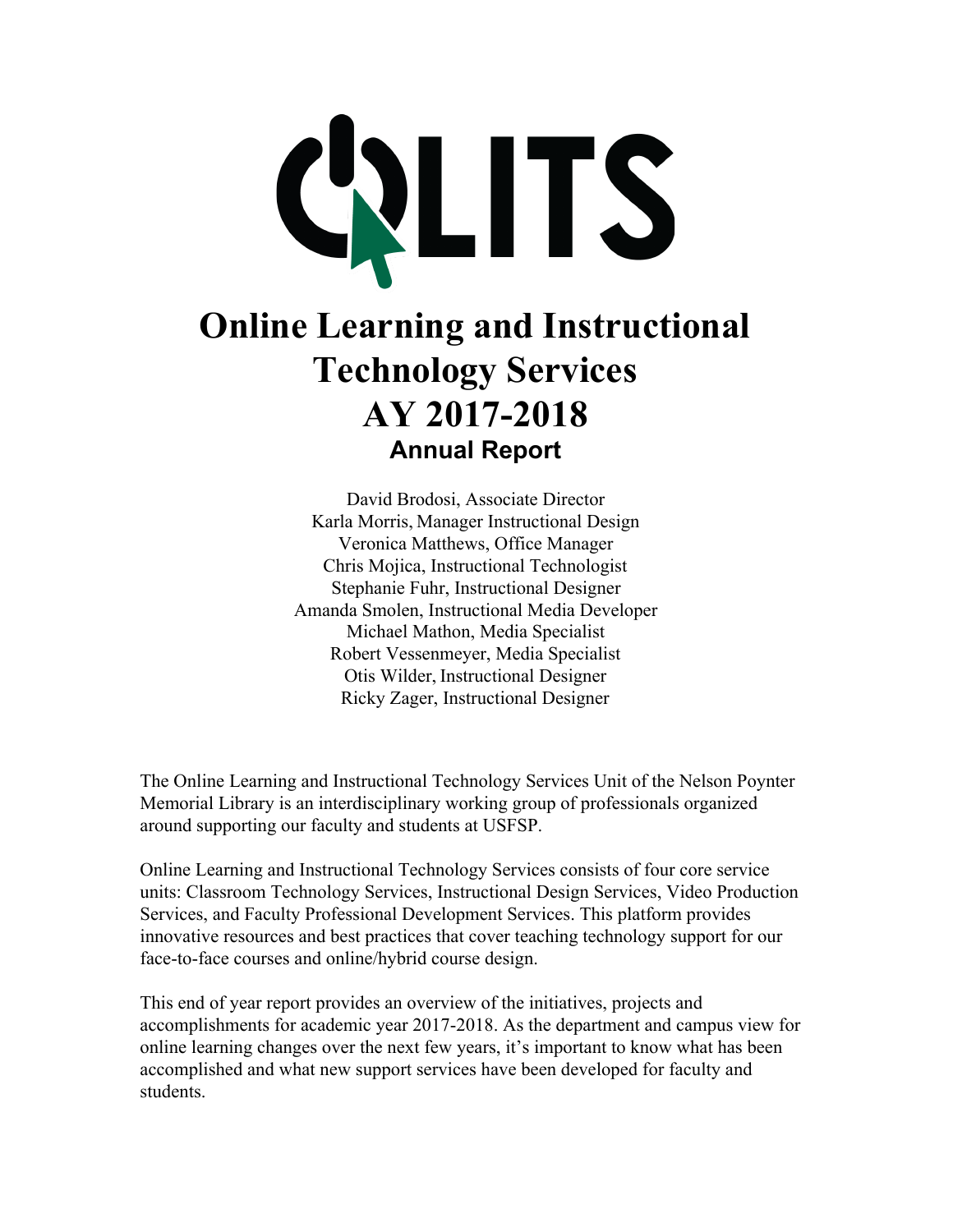# **Instructional Technology Services**

Instructional Technology Services is responsible for the teaching technologies found within the USF St. Petersburg smart classrooms. Our department is dedicated to stimulating innovation and applying new technologies creating a cutting-edge teaching and learning experience for our campus. The unit supports, services, and upgrades all teaching equipment within campus learning spaces and responds via its Help Desk to any problems that users may encounter. The unit prides itself on quick response to requests, technical support, and other services. Digital audiovisual services are provided to faculty, students, and staff to develop multimedia packages for teaching, delivery of information, learning and research.

#### *Notable Initiatives and Accomplishments:*

During this fiscal year, OLITS took project lead to oversee the installation of technology for the new Student Edge Project. USFSP's newest waterfront destination for academic and leisure pursuits. This project revamped indoor and outdoor space that provides prospective and current students and the university with a variety of activities along Bayboro Harbor. A recreation room with TVs and games, a study room for classes and CPR training, and a space for orientation and campus tours are just a few of the new features. Instructional Technology designed and supervised the AV system that supports eleven 65" monitors, two data projectors, directional sound system for two gaming consoles and sound reinforcement for USFSP's orientation seminar room.

Two additional design projects currently under development include technology upgrades for the new STEM teaching lab, technology refresh for four classrooms in Coquina Hall, and the OLITS studio. These projects will be completed by the end of summer 2018.

The Spring 2018 Faculty Survey on Instructional Technology was sent out to 450 faculty members at USFSP in April 2018 to assess the current use and perceptions of Instructional Technology Services and their current needs and future aspirations. There were 30 faculty responses, a rate of 7% of all instructors. The survey was designed to gather data to inform OLITS on how to best align services and support to meet instructors' teaching needs for technology in academic spaces.

The purpose of this survey was to provide OLITS with information to make better decisions for current and future technology support specifically as it applies to teaching and learning.

- 1. Assess faculty perceptions of Instructional Technology Services.
- 2. Assess current use of instructional technologies in our classrooms.

3. Assess faculty current needs and future aspirations related to instructional technologies.

4. Measure awareness and use of services, facilities, and support.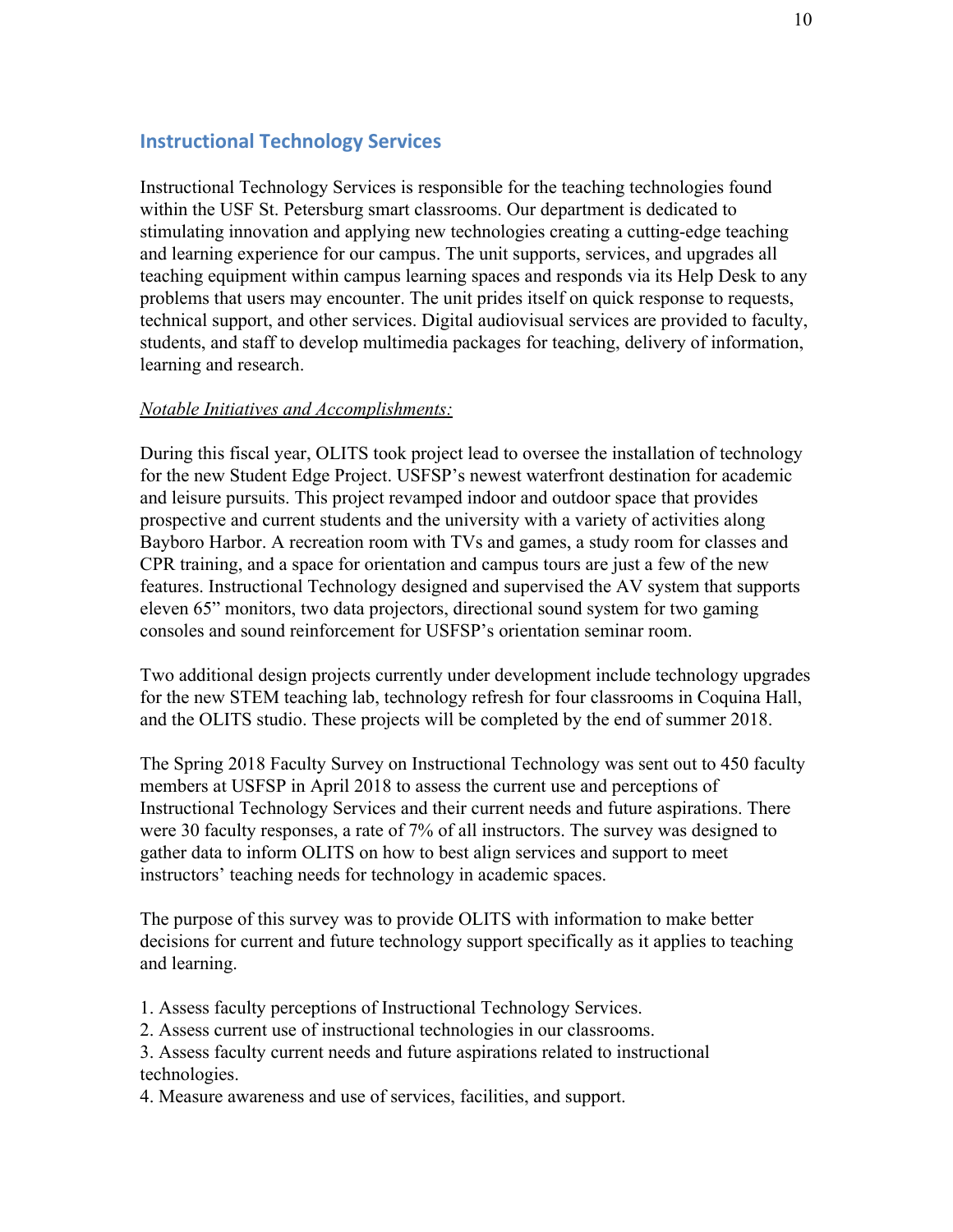Survey Responses:

| <b>Top College for Respondents</b><br>$CAS - 50\%$<br>COE - 33%<br>COB - 17%<br>$\bullet$                                                                                                                                                                                                                                                                                                                                                                                                                                                                                 | <b>Top Technology Used in Classrooms</b><br>Data Projector - 85%<br>Podium PC - 83%<br>$\bullet$<br>Smart interactive monitor - 50%<br>$\bullet$                                                                                                                                                                                                                                                                                                                                                                                                                                                                              |  |
|---------------------------------------------------------------------------------------------------------------------------------------------------------------------------------------------------------------------------------------------------------------------------------------------------------------------------------------------------------------------------------------------------------------------------------------------------------------------------------------------------------------------------------------------------------------------------|-------------------------------------------------------------------------------------------------------------------------------------------------------------------------------------------------------------------------------------------------------------------------------------------------------------------------------------------------------------------------------------------------------------------------------------------------------------------------------------------------------------------------------------------------------------------------------------------------------------------------------|--|
| Use of personal laptops or mobile<br>devices - 63% do not use personal devices<br>for teaching.                                                                                                                                                                                                                                                                                                                                                                                                                                                                           | Adequate training on the technology<br>you use - 57% said they had adequate<br>training.                                                                                                                                                                                                                                                                                                                                                                                                                                                                                                                                      |  |
| What technological tools or capabilities<br>would further benefit your teaching?<br>An updated desktop computer and<br>larger monitor, plus a audio and<br>video connections that are more<br>intuitive. The current technology<br>in PRW 123 is archaic.<br>a reliable clock and better<br>$\bullet$<br>computer<br>A screen that would not block the<br>$\bullet$<br>chalkboard.<br>More reliable online software.<br>$\bullet$<br>Canvas has lots of bugs and is not<br>user friendly.<br>Better speakers for improved<br>$\bullet$<br>sound rendition.<br>Doc cameras | Rate your overall satisfaction with<br><b>Instructional Technology Services</b><br>provided by OLITS:<br>Opening the office by about 7:30<br>would help those of us who have<br>8:00 classes.<br>I answer Neutral because when I<br>$\bullet$<br>have had an issue and have gone to<br>the help desk, the problem has<br>been resolved and the assistant has<br>been very responsive and<br>professional.<br>Michael Mathon has always been<br>$\bullet$<br>there to help with any problem I've<br>had by promptly responding and<br>helping with both set up and<br>actualization of many Skype<br>sessions for my students. |  |
| <b>Adequate support for the technology</b><br>you use in your assigned classroom(s)?<br>$\bullet$ 87% reported yes<br>$6.5\%$ said no and<br>$\bullet$<br>$6.5\%$ said N/A.<br>$\bullet$                                                                                                                                                                                                                                                                                                                                                                                  | <b>Overall satisfaction with Instructional</b><br><b>Technology Services provided by</b><br><b>OLITS?</b><br>88% overall are happy with<br>support from OLITS.                                                                                                                                                                                                                                                                                                                                                                                                                                                                |  |
| When contacting OLITS for classroom technology support, how well did we<br>help to resolve issues with classroom technology over the phone - 87%                                                                                                                                                                                                                                                                                                                                                                                                                          |                                                                                                                                                                                                                                                                                                                                                                                                                                                                                                                                                                                                                               |  |

• help to resolve issues with classroom technology in person - 88%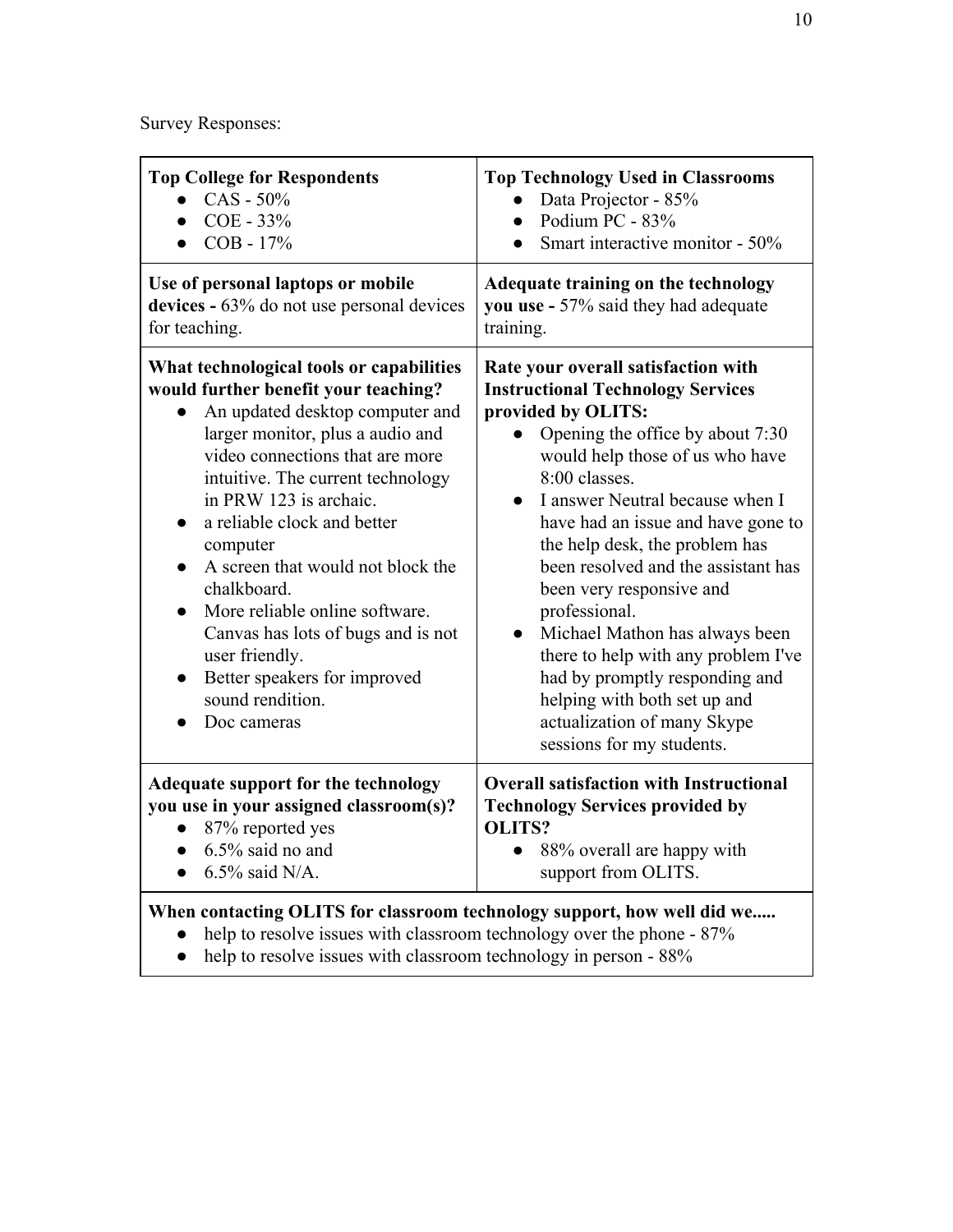#### **Takeaways from survey**

- Only half of the respondents reported that they felt they had adequate training on the technology available in classrooms. As a result, OLITS team will offer professional development opportunities starting fall 2018 on the use of classroom technology and how this technology can be integrated into current content to enhance the teaching and learning process.
- One faculty mentioned technology in PRW was outdated. These classrooms are already on our schedule for upgrades during the holiday break of 2018.
- We had one respondent stating that they sometimes need help before their 8am class. Since we have one staff member on staff starting at 7am, we will send out communication to faculty stating that services will be available starting at 7:30am. We will also work with the registrar's office to identify these early courses and reachout to these faculty members personally.
- While our satisfaction results are nearly 90%, we believe we will need to tweek the survey to address drift to non-OLITS related comments that generate lower scores.

# **ID Card Operations AY 2017-18**

● 2,492 Student ID Cards produced

# **Helpdesk Classroom Service Requests AY 2017-18**

- Summer  $2017 10$  Tickets
- $\bullet$  Fall 2017 82 Tickets
- Spring 2018 88 Tickets
- Summer 2018 20 Tickets

#### **Total : 200 Tickets serviced from July 1st 2017 - June 30th 2018.**

# **Instructional Design Services**

The Instructional Design Unit extends the University of South Florida St. Petersburg's academic and technology resources to help faculty and instructional staff enhance their teaching and learning. Instructional Designers and Multimedia Developers assist faculty in the form of consultation, design, development and/or maintenance for online and blended learning environments.

#### **Notable Initiatives Accomplishments**

From July 2017 through June 2018, 79 courses received instructional design, multimedia production, Quality Matters review and extensive Canvas support through the unit. This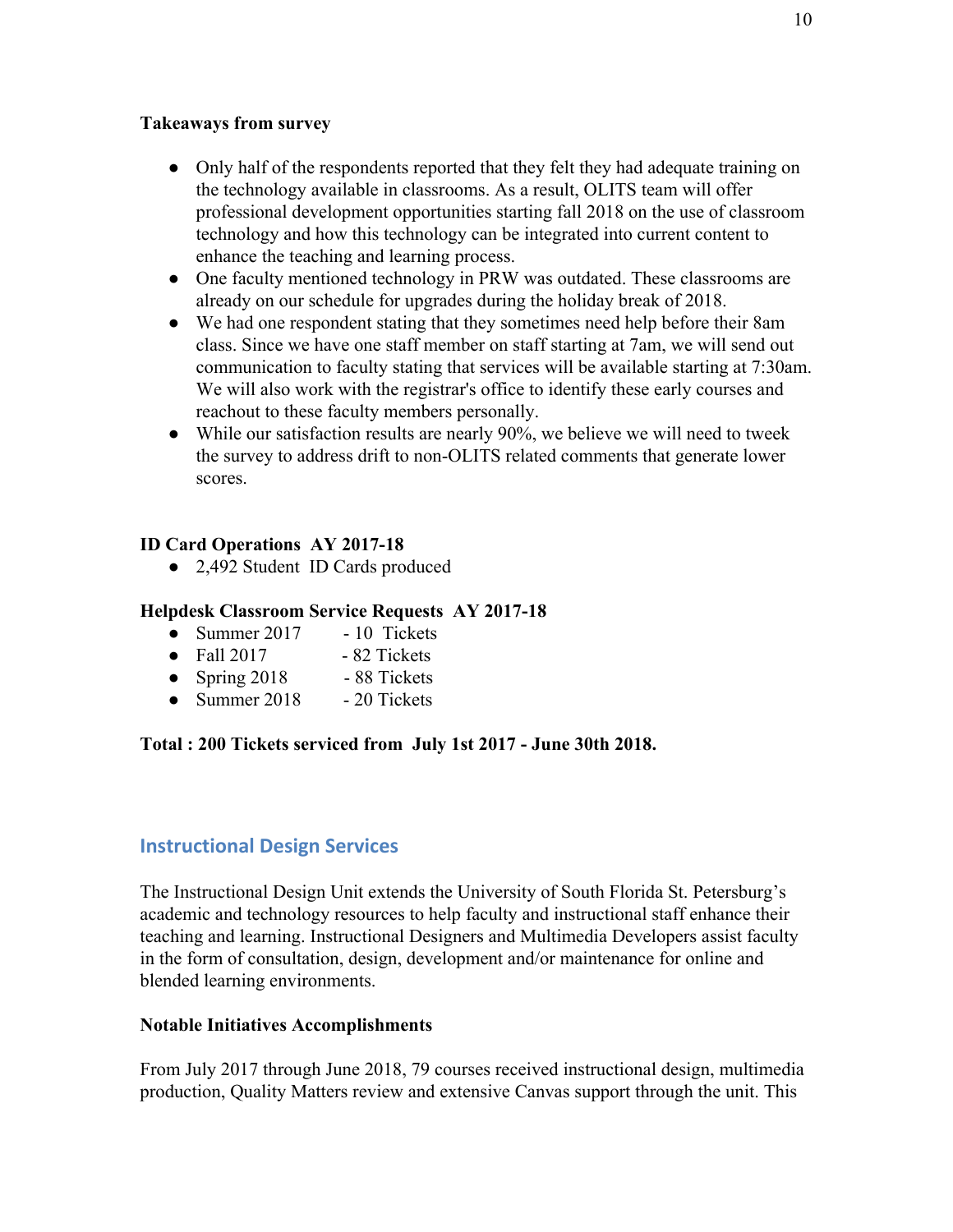figure does not take into account minor technical support or multiple semesters and sections of the same courses that we support every semester. Collaborative work with faculty in these areas, and in professional development, constitute the majority of daily work for this unit.

The design team also completed several projects that support faculty and online learners. The [USFSP Guide to Online Learning](http://lib.usfsp.edu/olits/onlinelearningguide) was developed to orient online learners to the skills and resources needed to be successful in online courses. The design team also integrated this guide into our re-designed Getting Started module to achieve 9 of the standards on the QM Rubric for Learner and Technology support.

In collaboration with the Office of Graduate Studies, an online orientation was developed to support incoming graduate students, both online and face to face. All incoming graduate students are enrolled in the Online Orientation for Graduate Students through Canvas that welcomes them to the university, introduces them to resources and processes, and acts as a knowledge-base during their time here.

The Online Orientation for Teaching was developed to support Teaching Assistants in face-to-face and online courses. This orientation discusses basic roles and responsibilities, USFSP policies, tips for interaction, resources, and technology training. This orientation can also be copied and customized to meet the specific needs of colleges and departments.

Our instructional designers continue to contribute to the field through conference presentations, research, and publication. Four instructional designers presented at the Quality Matters Annual Conference in September 2017 on the topics of course templates and syllabus integration. Three designers presented a webinar to the entire QM network in November 2017 on the topic of using course templates to prepare for QM reviews. Three designers presented at the TOPkit workshop in March 2018 on the topic of campus wide collaborate for accessibility in online courses. One designer presented at the Tampa Bay Regional Instructional Designers meeting in April 2018 on the topic of online learning processes and procedures at USFSP as part of the USF System. (Presentation citations included at the end of this report.)

USFSP continues to subscribe to Quality Matters and implements their rubric as a design and quality management tool. In AY 2017-2018, 12 courses received Quality Matters Certification through the external peer review process. The Instructional Design Unit completed 14 internal reviews. USFSP now has 41 QM Certified online courses. To date, our institution has 8 certified Peer Reviewers that have participated on 22 national course reviews. Our leadership in this process has positioned us as a key partner in the new USF system-wide QM subscription. During 2017-2018, our team delivered the necessary training through workshops to faculty and instructional design staff on the Tampa campus and provided consultation to build capacity within the system throughout the implementation process.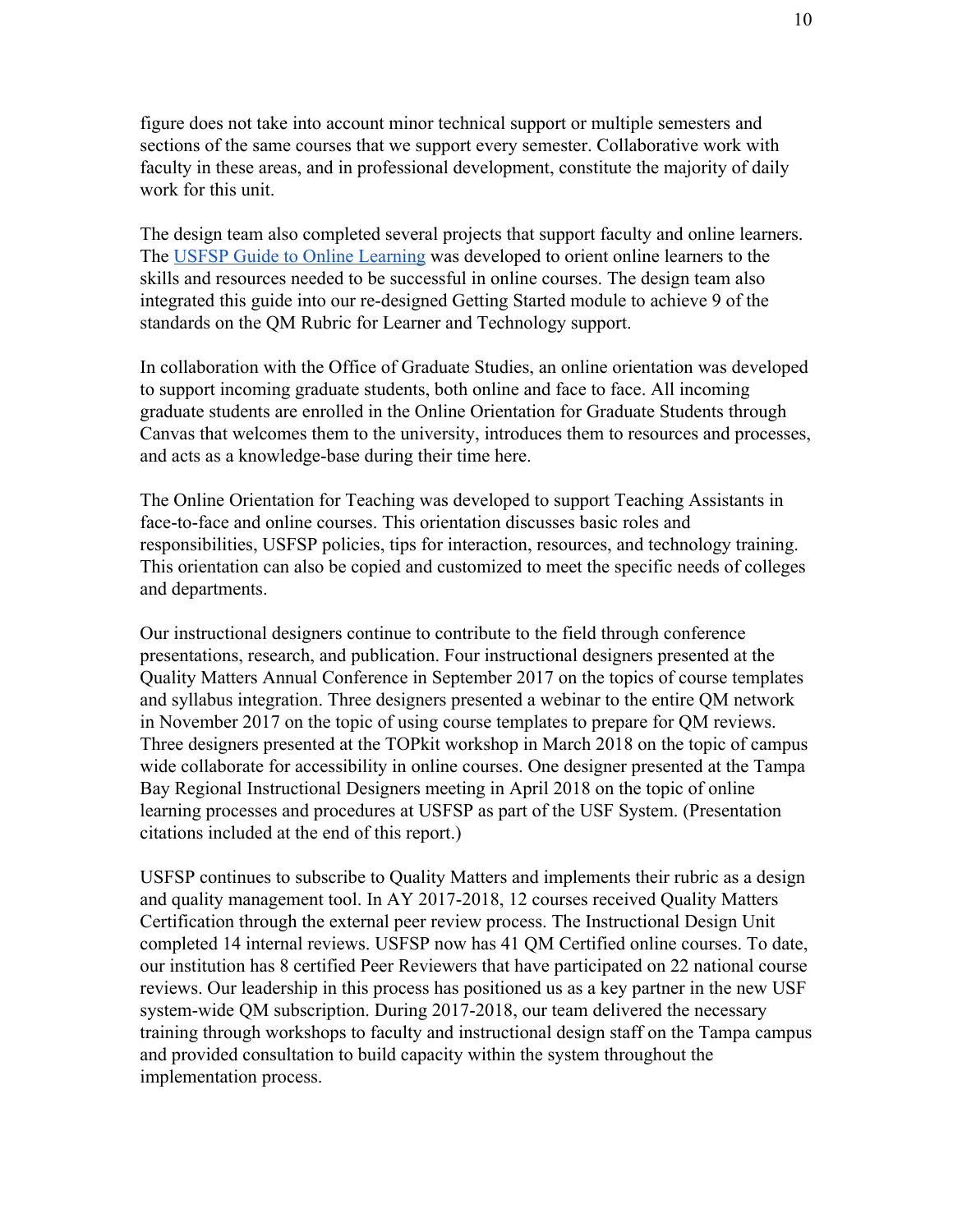#### **Future Development**

One of the major challenges this year was preparing to implement the [Florida Board of](https://www.flbog.edu/board/office/online/strategic_planning_online_ed.php) [Governors 2025 SUS Strategic Plan for Online Learning.](https://www.flbog.edu/board/office/online/strategic_planning_online_ed.php) This plan introduced new requirements for online course design and faculty professional development: two of which USFSP/OLITS needed to implement significant changes in order to address. The first of these is the requirement that all online courses must be quality certified by 2025 and beyond (Quality Tactic 1.1.3). To meet this standard, USFSP will now require all online courses to be certified through Quality Matters. More details can be found in the [Course Quality Review Process documentation](https://docs.google.com/document/d/13MnfCfaOwTy_jZ7FkDe5bLiH1Kiab1O0gN8o6QgstaA/edit?usp=sharing). The second standard requires that institutions consider certification of faculty to teach online (Quality Tactic 1.2.5). To meet this standard, USFSP is developing an online course that results in a certification of faculty to teach online at our institution. The implementation of these programs required a shift of responsibilities and workload on the design team. As a result, the design unit and professional development unit fully merged. Full details about how these quality standards will be addressed can be found in the [2025 Online Learning Quality Review](https://docs.google.com/document/d/1zK4bV_NPN2MQliV27k8fSd10CppnU5NxeqNulX62cnw/edit?usp=sharing) [Plan](https://docs.google.com/document/d/1zK4bV_NPN2MQliV27k8fSd10CppnU5NxeqNulX62cnw/edit?usp=sharing).

#### **Video Production Services**

Video Production Services offers comprehensive video/audio production and webcasting services for a wide variety of needs using our broadcast quality studio. Services that the unit offers are to assist faculty and staff at USFSP by providing them with a set of comprehensive and flexible multimedia services to integrate media in the classroom and within online courses. Our professional grade equipment, as well as, dedicated staff work closely with faculty in all areas of production.

#### *Notable Initiatives and Accomplishments:*

After launching th[e Monday Minute](https://www.youtube.com/channel/UCpH_AXQu3pkvzvh1TP4LITw/videos?shelf_id=0&sort=dd&view=0) video series in 2016-2017, the videos continued during the 2017-2018 AY. Our one-minute videos initially highlighted services offered by OLITS to help faculty/staff, but expanded to showcase some of the features offered by the Library including [Textbook Affordability](https://www.youtube.com/watch?v=qOGQihNuEYE&t=1s) and the ne[w](https://www.youtube.com/watch?v=cgc6vgf28h8) [Student Technology Center](https://www.youtube.com/watch?v=cgc6vgf28h8). Our Monday Minute video library has now grown to 45 videos covering topics that range from classroom technology, to Proctorio, to Canvas.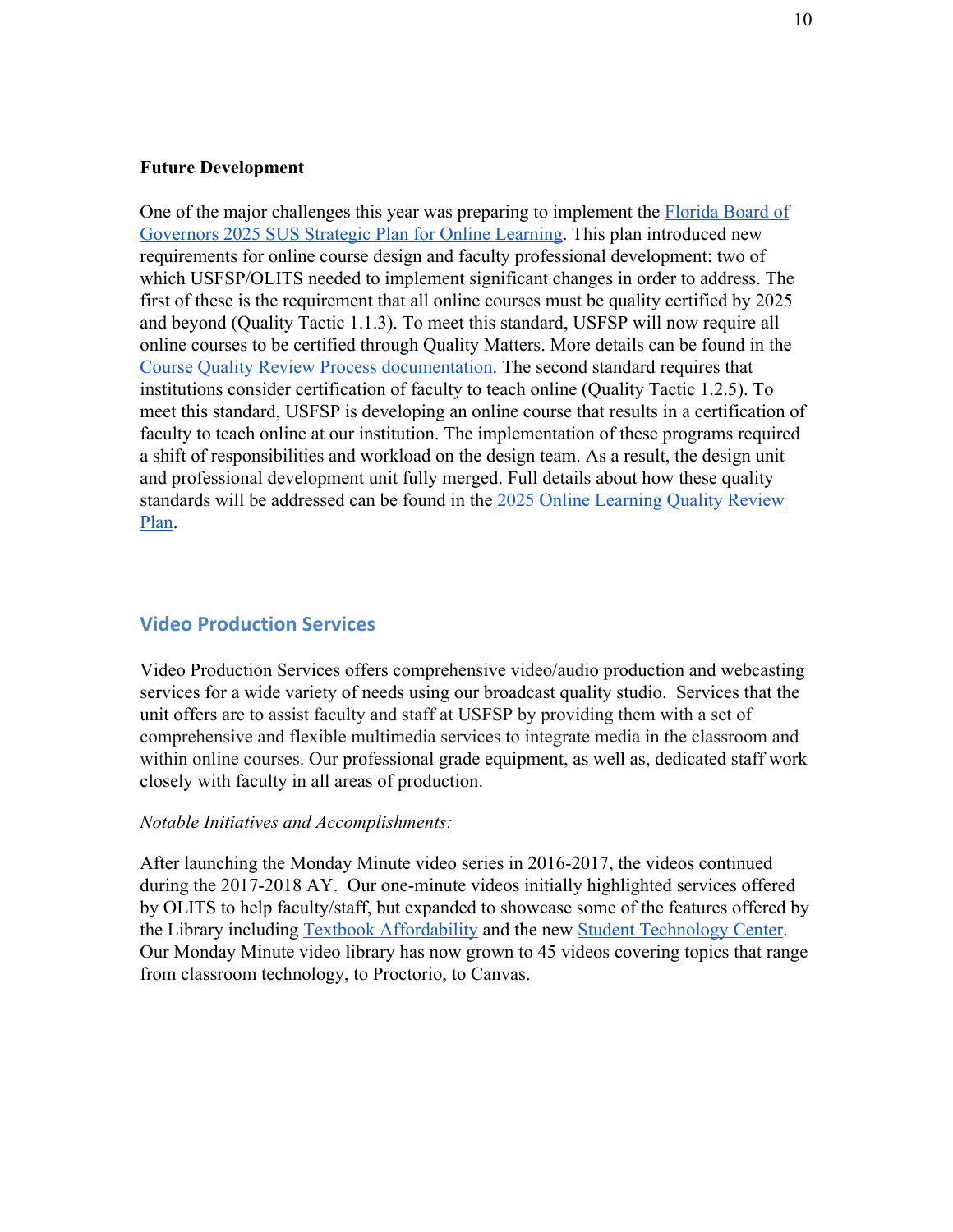

Special projects that OLITS accomplished include:

- [Welcome video for Dean Allyson Watson of COE](https://www.youtube.com/watch?v=9HaYGIDtF_s)
- [The Weekly Challenger video](https://www.youtube.com/watch?v=K-hiSYwcttk&t=1s)
- [Quality Matters at USFSP video](https://www.youtube.com/watch?v=AdkMBmOaxws&t=2s)
- [STEM video for Dean Allyson Watson of COE](https://www.youtube.com/watch?v=s-SxSUZFUAE)

Number of events supported by video production services for AY 2017-2018:

July 2017 - 13 August 2017 - 25 September 2017 - 32 October 2017 - 33 November 2017 - 26 December 2017 - 18 January 2018 - 20 February 2018 - 27 March 2018 -21 April 2018 - 24 May 2018 - 9 June 2018 - 20

Total for AY 2017/18 - 268 events supported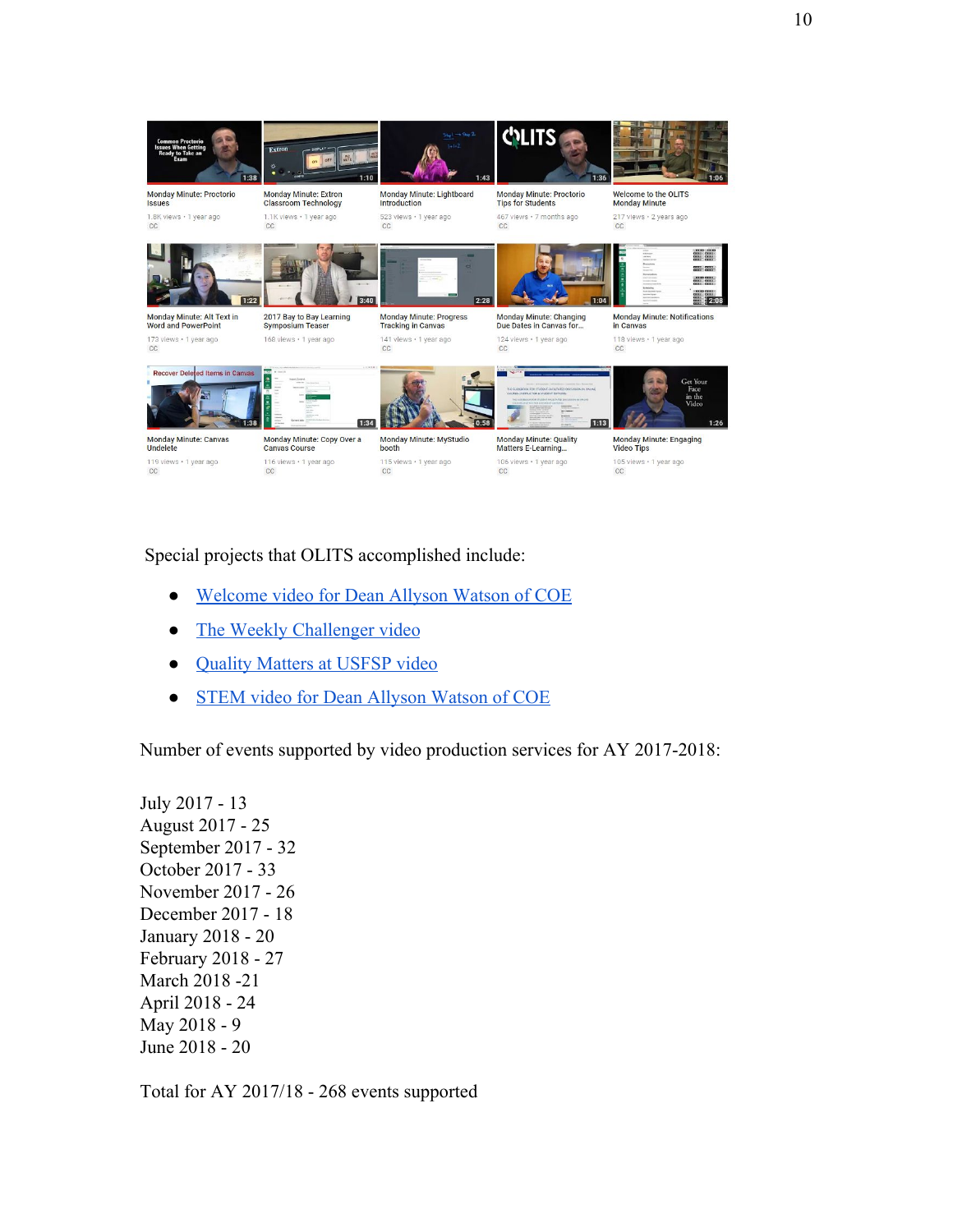# **Professional Development Services**

OLITS offered a wide array of training services in AY 2017-2018 to support USFSP faculty. Training workshops consisted of in-house training and web-based training from in-house production as well as third-party vendors.

Faculty professional development is designed to provide comprehensive training to meet the online professional developments needs of faculty and staff to foster excellence in teaching and learning. The continued goals of OLITS professional development (OLITS PD) are to enhance effective online teaching methods and practices, promote collaboration, develop technological competences, enhance creativity, and enrich student learning and success.

#### **Notable Initiatives and Accomplishments**

OLITS hosted the 3rd Annual Bay-to-Bay Learning Symposium, a system-wide professional development conference, on February 9, 2018, bringing together more than 100 attendees. The theme of this year's symposium, Critical Thinking Unmasked, focused on critical thinking as a skill to be developed and infused in discipline-based courses. Dr. John Medina delivered the morning keynote presentation providing a deep view of how the brain processes information and how those processes facilitate critical thinking. The afternoon session was presented by Dr. Linda Nilson and concentrated on the core principles of critical thinking by providing expert examples of how it can be infused in any course. Additional details and a video summary of the event are available on the [USFSP Bay to Bay Learning Symposium website](http://www.usfsp.edu/bay-to-bay/) and in the [2018 Bay to Bay](https://drive.google.com/file/d/0B67cKABeckAQVER6ZFVycmY2YnRESDJMQnA0RHlZLUZZeWs0/view) [Learning Symposium Final Report.](https://drive.google.com/file/d/0B67cKABeckAQVER6ZFVycmY2YnRESDJMQnA0RHlZLUZZeWs0/view)

OLITS also supported the USFSP Center for Innovative Teaching and Learning (CITL) with the development and implementation of the 1st Annual CITL Week of Teaching. The event was designed as a mini-conference with a series of workshops held during the week prior to the fall semester. Twenty-eight individuals attended the 23 workshops held and co-facilitated with CITL and USFSP faculty. Workshops highlighted pedagogy innovations in the classroom to improve student engagement, active learning, and critical thinking in curricula across disciplines. The CITL Week of Teaching also included a New Faculty Orientation to introduce new faculty to the core services available to help them with their teaching and research at USFSP. Full details of OLITS collaboration with CITL, including Faculty Learning Communities and the Student Tech Center, can be found in the [CITL Assessment AY 2017-2018.](https://docs.google.com/document/d/1Xgi-6Dfu7GLQgG7Ju4RKOWMmu5Z5MO5CmBVFlajTfLE/edit?usp=sharing)

OLITS collaborated with Librarians at the Nelson Poynter Library and faculty members across disciplines to address the issue of textbook affordability. Through a series of workshops and hands-on collaboration sessions, faculty were able to search for, select, and integrate affordable materials. This has impacted the student experience as well as assisted with meeting the metric required for performance based funding. Full details of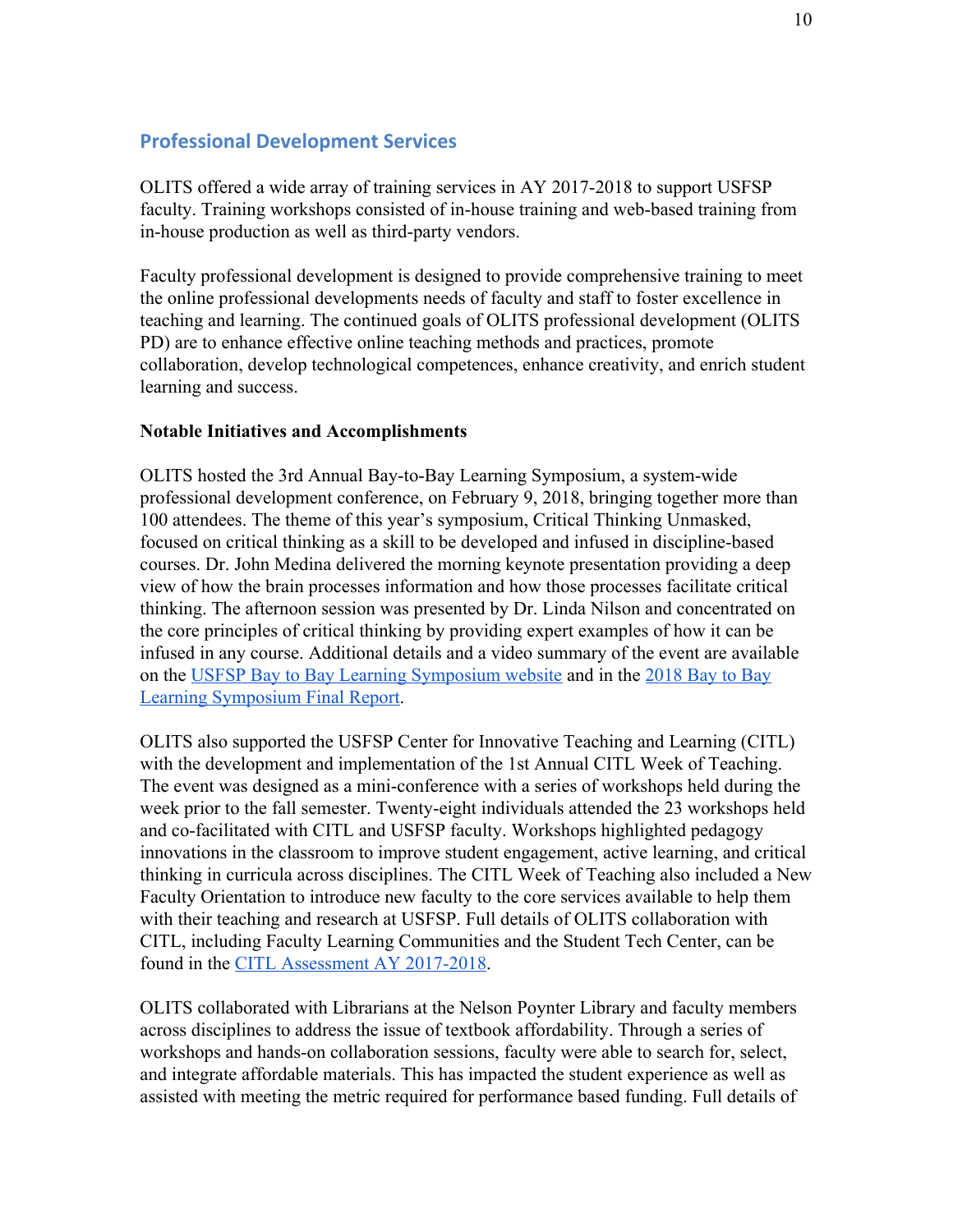the collaboration and results can be found in the [Textbook Affordability Report: Summer](https://digital.usfsp.edu/npml_collection_assessments/18/) [2017 to Spring 2018](https://digital.usfsp.edu/npml_collection_assessments/18/).

OLITS has continued to enhance their offerings of support through online media such as the [OLITS Monday Minute](https://www.youtube.com/playlist?list=PLBEVZexYATAdFp-IScmxN97AcnMj_Yla6), [OLITS Teaching and Learning Blog,](https://usfspdistancelearning.wordpress.com/) and resources on the [OLITS Website](http://lib.usfsp.edu/OLITS/home/resources).

# **Training Development and Delivery**

Professional development training at OLITS is subdivided into three distinct categories of focus: technology, pedagogy, and Canvas LMS.

# *Technology Training*

OLITS technology training focuses on education technologies as well as social and productivity platforms. All of the various trainings offered by OLITS aid in the development and delivery of the educational goals faculty wish to achieve with their students.

# *Pedagogy Training*

The focus of OLITS pedagogy trainings are rooted in existing adult learning theories and best practices. The theories and practices used in OLITS workshops are also presented through the Quality Matters (QM) framework and rubric which aligns with department, university, and board of governors goals for quality online education. Currently, the OLITS staff are certified to facilitate three of the major QM workshops in both online and face-to-face delivery modalities.

#### *Canvas LMS Training*

OLITS is committed to supporting faculty with ongoing training for the Canvas LMS. Training workshops are offered to faculty on-demand, including onboarding for new faculty. OLITS also provides two weeks of Canvas Open Labs at the beginning and end of each semester. Open Labs are scheduled in blocks of time with walk-in service for faculty training and troubleshooting.

| <b>Platform Statistics</b>     |              |
|--------------------------------|--------------|
|                                | AY 2017/2018 |
| Number of Technology workshops | 24           |
| Number of Pedagogy workshops   | 18           |
| Number of Canvas LMS workshops | 10           |
| Total                          | 52           |